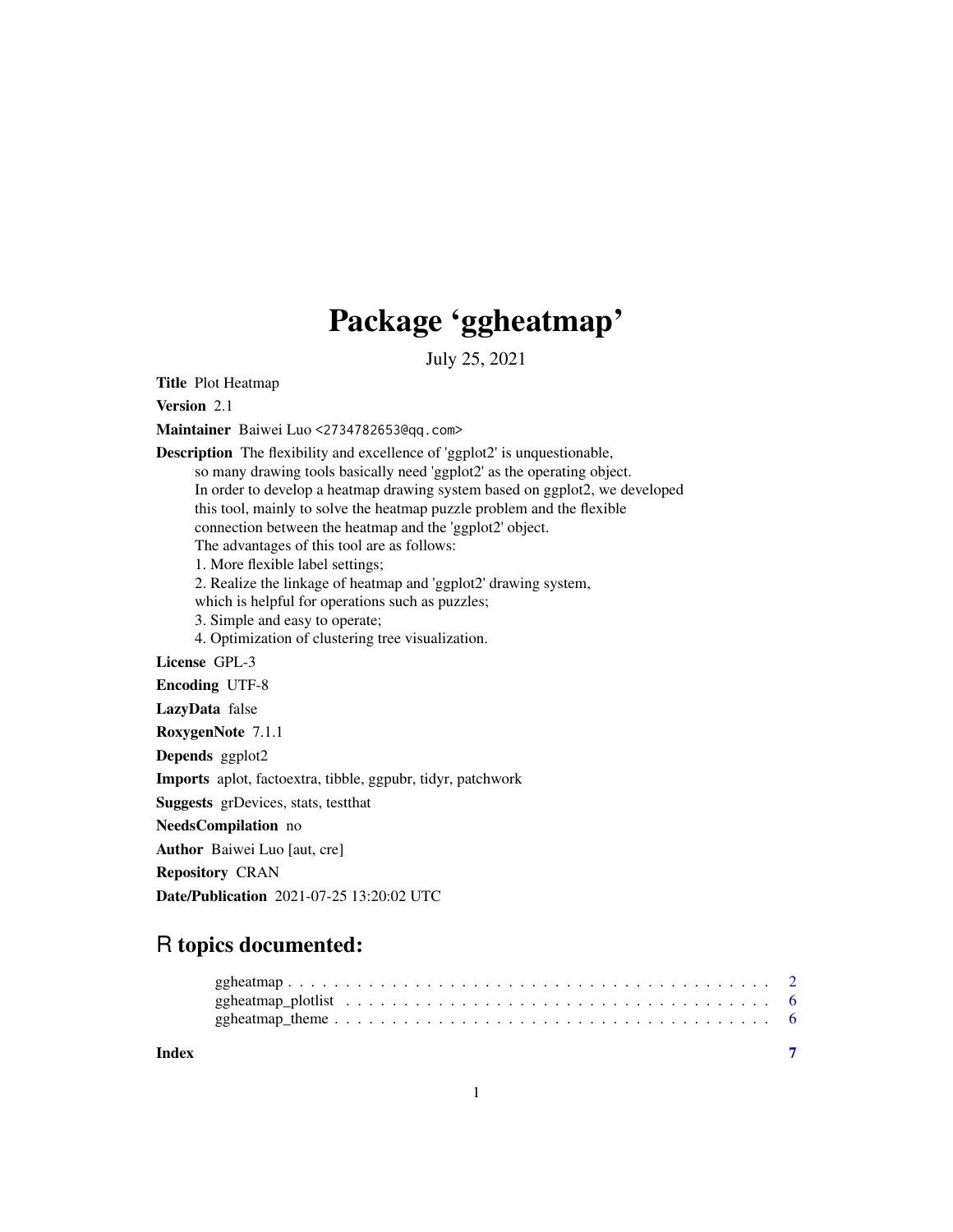<span id="page-1-0"></span>

#### Description

The flexibility and excellence of 'ggplot2' is unquestionable, so many drawing tools basically need 'ggplot2' as the operating object. In order to develop a heatmap drawing system based on ggplot2, we developed this tool, mainly to solve the heatmap puzzle problem and the flexible connection between the heatmap and the 'ggplot2' object. The advantages of this tool are as follows: 1. More flexible label settings; 2. Realize the linkage of heatmap and 'ggplot2' drawing system, which is helpful for operations such as puzzles; 3. Simple and easy to operate; 4. Optimization of clustering tree visualization.

#### Usage

```
ggheatmap(data,
color=colorRampPalette(c( "#0073c2","white","#efc000"))(100),
legendName="Express",
scale="none",
shape=NULL,
border=NA,
cluster_rows = F,
cluster_cols = F,
dist_method="euclidean",
hclust_method="complete",
text_show_rows=waiver(),
text_show_cols=waiver(),
text_position_rows="right",
text_position_cols="bottom",
annotation_cols=NULL,
annotation_rows=NULL,
annotation_color,
annotation_width=0.03,
annotation_position_rows="left",
annotation_position_cols="top",
show_cluster_cols=T,
show_cluster_rows=T,
cluster_num=NULL,
tree_height_rows=0.1,
tree_height_cols=0.1,
tree_color_rows=NULL,
tree_color_cols=NULL,
tree_position_rows="left",
tree_position_cols="top",
levels_rows=NULL,
levels_cols=NULL
)
```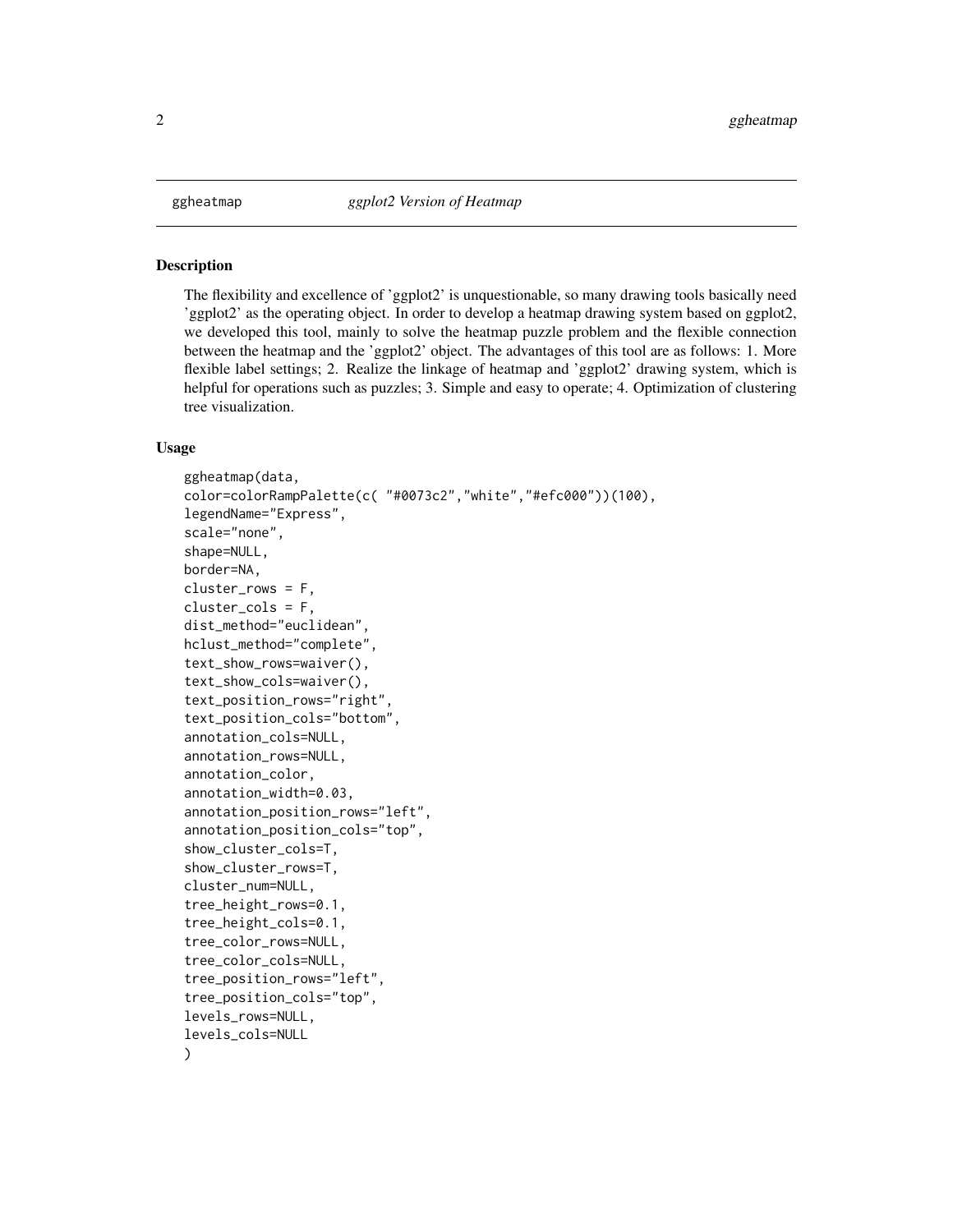## <span id="page-2-0"></span>ggheatmap 3

### Arguments

| data                     | input data(matrix or data.frame)                                                |  |  |  |
|--------------------------|---------------------------------------------------------------------------------|--|--|--|
| color                    | the color of heatmap                                                            |  |  |  |
| legendName               | character, the title of heatmap legend                                          |  |  |  |
| scale                    | character, the way of scale data("none", "row" or "column")                     |  |  |  |
| border                   | character, the colour of border                                                 |  |  |  |
| shape                    | character, the shape of cell("square", "circle" and "triangle").Default is NULL |  |  |  |
| cluster_rows             | whether rows should be clustered(TRUE of FALSE)                                 |  |  |  |
| cluster_cols             | whether column should be clustered(TRUE of FALSE)                               |  |  |  |
| dist_method              | character, the method parameter of dist function. see dist                      |  |  |  |
| hclust_method            | character, the method parameter of hclust function, see hclust                  |  |  |  |
|                          | text_show_rows a character you want to show for y-axis                          |  |  |  |
|                          | text_show_cols a character you want to show for x-axis                          |  |  |  |
| text_position_rows       |                                                                                 |  |  |  |
|                          | character, the position of y-axis label("right" or "left")                      |  |  |  |
| text_position_cols       | character, the position of x-axis label("bottom" or "top")                      |  |  |  |
| annotation_cols          |                                                                                 |  |  |  |
|                          | a data.frame for column annotation                                              |  |  |  |
| annotation_rows          |                                                                                 |  |  |  |
| annotation_color         | a data.frame for row annotation                                                 |  |  |  |
|                          | a list for annotation color                                                     |  |  |  |
| annotation_width         |                                                                                 |  |  |  |
|                          | a numeric for annotation width                                                  |  |  |  |
| annotation_position_rows | character, the position of column annotation("right" or "left")                 |  |  |  |
| annotation_position_cols |                                                                                 |  |  |  |
|                          | character, the position of row annotation ("bottom" or "top")                   |  |  |  |
| show_cluster_cols        |                                                                                 |  |  |  |
|                          | whether show column cluster tree(TRUE of FALSE)                                 |  |  |  |
| show_cluster_rows        | whether show row cluster tree(TRUE of FALSE)                                    |  |  |  |
| cluster_num              | a numeric for cut cluster tree                                                  |  |  |  |
| tree_height_rows         |                                                                                 |  |  |  |
|                          | row cluster tree height                                                         |  |  |  |
| tree_height_cols         |                                                                                 |  |  |  |
|                          | column cluster tree height                                                      |  |  |  |
| tree_color_rows          | a character for row cluster tree color                                          |  |  |  |
| tree_color_cols          |                                                                                 |  |  |  |
|                          | a character for column cluster tree color                                       |  |  |  |
|                          |                                                                                 |  |  |  |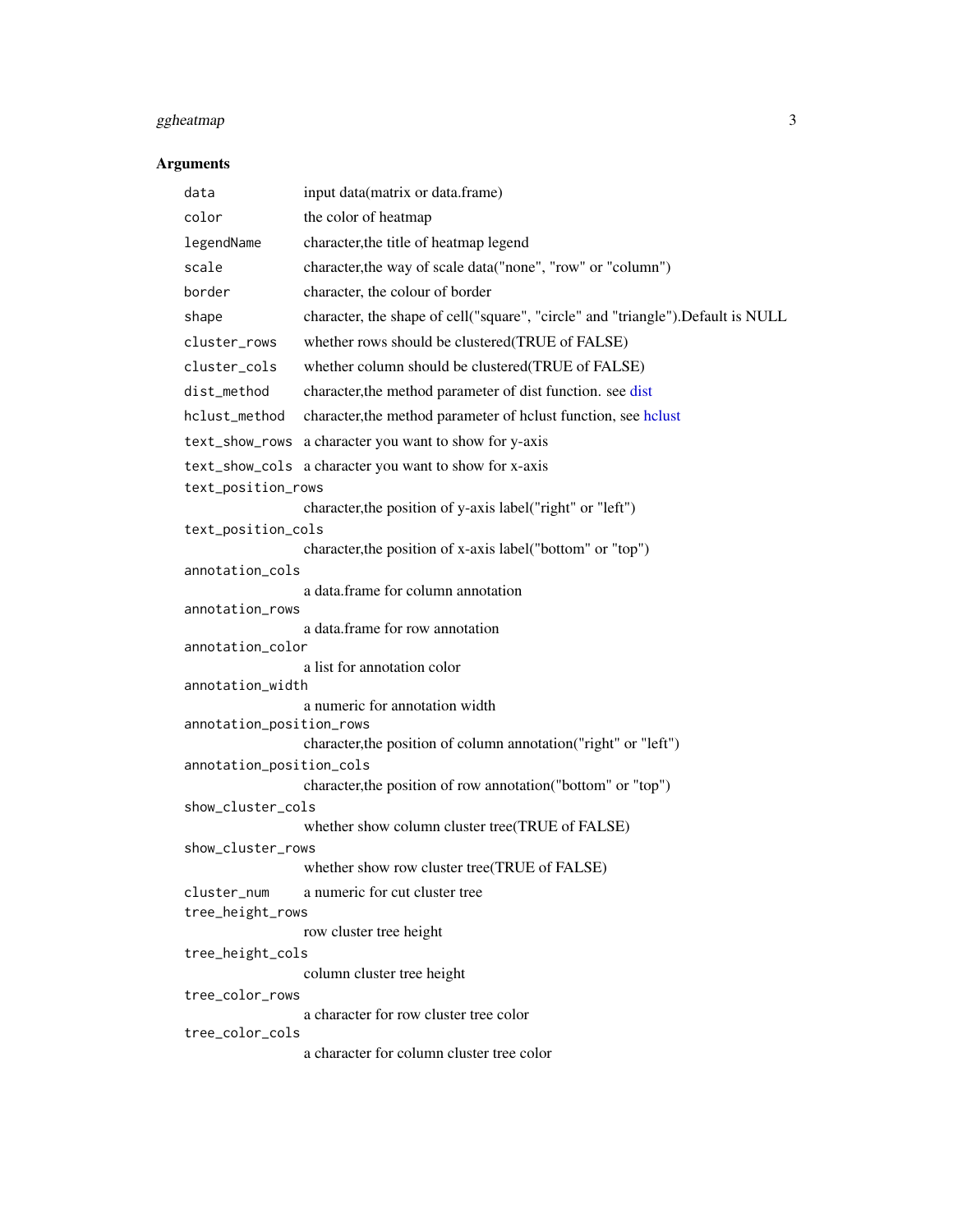| tree_position_rows |                                                                    |  |  |  |  |
|--------------------|--------------------------------------------------------------------|--|--|--|--|
|                    | character, the position of row cluster tree ("right" or "left")    |  |  |  |  |
| tree_position_cols |                                                                    |  |  |  |  |
|                    | character, the position of column cluster tree ("bottom" or "top") |  |  |  |  |
| levels_rows        | a character for y-axis label levels                                |  |  |  |  |
| levels_cols        | a character for x-axis label levels                                |  |  |  |  |

#### Value

p

#### Author(s)

Baiwei Luo

#### Examples

```
#Create data
library(ggheatmap)
library(tidyr)
library(aplot)
set.seed(123)
df <- matrix(runif(600,0,10),ncol = 12)
colnames(df) <- paste("sample",1:12,sep = "")
rownames(df) <- sapply(1:50, function(x)paste(sample(LETTERS,3,replace = FALSE),collapse = ""))
head(df)
#example 1
text_rows <- sample(rownames(df),3)
p <- ggheatmap(df,scale = "row",cluster_rows = TRUE,cluster_cols = TRUE,
          text_show_rows = text_rows)%>%
          ggheatmap_theme(1,theme =list(
           theme(axis.text.x = element_text(angle = 90, face = "bold"),
           axis.text.y = element\_text(colour = "red", face = "bold")))
#example 2
ggheatmap(df,cluster_rows = TRUE,cluster_cols = TRUE,
          border = "grey",
          shape = "circle",
          cluster_num = c(5,4),
       tree_color_rows = c("#3B4992FF","#EE0000FF","#008B45FF","#631879FF","#008280FF"),
          tree_color_cols = c("#0073C2FF", "#EFC000FF" ,"#868686FF", "#CD534CFF")
\mathcal{L}
```
#### #sample 3

```
row_metaData <- data.frame(exprtype=sample(c("Up","Down"),50,replace = TRUE),
genetype=sample(c("Metabolism","Immune","None"),50,replace = TRUE))
rownames(row_metaData) <- rownames(df)
col_metaData <- data.frame(tissue=sample(c("Normal","Tumor"),12,replace = TRUE),
```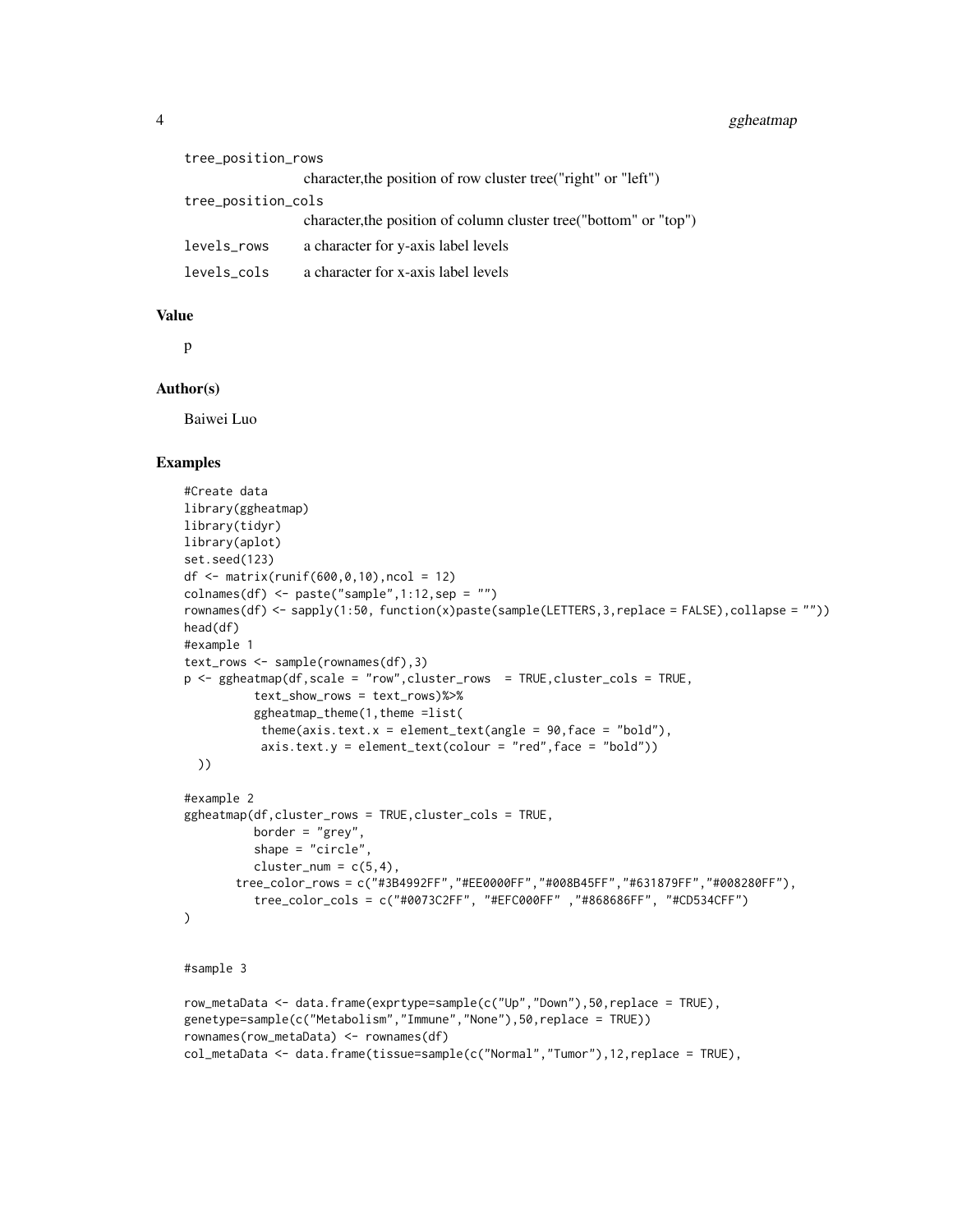#### ggheatmap  $5$

```
risklevel=sample(c("High","Low"),12,replace = TRUE))
rownames(col_metaData) <- colnames(df)
exprcol <- c("#EE0000FF","#008B45FF" )
names(exprcol) <- c("Up","Down")
genecol <- c("#EE7E30","#5D9AD3","#D0DFE6FF")
names(genecol) <- c("Metabolism","Immune","None")
tissuecol <- c("#98D352","#FF7F0E")
names(tissuecol) <- c("Normal","Tumor")
riskcol <- c("#EEA236FF","#46B8DAFF")
names(riskcol) <- c("High","Low")
col <- list(exprtype=exprcol,genetype=genecol,tissue=tissuecol,risklevel=riskcol)
p<- ggheatmap(df,cluster_rows = TRUE,cluster_cols = TRUE,scale = "row",
              cluster\_num = c(5,3),
         tree_color_rows = c("#3B4992FF","#EE0000FF","#008B45FF","#631879FF","#008280FF"),
              tree_color_cols = c("#1F77B4FF","#FF7F0EFF","#2CA02CFF"),
              annotation_rows = row_metaData,
              annotation_cols = col_metaData,
              annotation_color = col
)
p
ggheatmap_{th}theme(p, 2:5, theme = list(
  theme(legend.text = element_text(face = "bold")),
  theme(legend.text = element_text(face = "bold")),
  theme(legend.text = element_text(face = "bold")),
  theme(legend.text = element_text(face = "bold"))
))
#sample 4
ggheatmap(df,cluster_rows = TRUE,cluster_cols = TRUE,scale = "row",
          cluster\_num = c(5,3),
       tree_color_rows = c("#3B4992FF","#EE0000FF","#008B45FF","#631879FF","#008280FF"),
          tree_color_cols = c("#1F77B4FF","#FF7F0EFF","#2CA02CFF"),
          annotation_rows = row_metaData,
          annotation_cols = col_metaData,
          annotation_color = col,
          annotation_position_rows="right"
)
#sample 5
dat <- data.frame(marker=sample(c(1,NA),50,replace = TRUE),
gene=rownames(df),
shape=sample(c("T","F"),50,replace = TRUE))
p1 <- ggplot(dat,aes(x=1,y=gene,size=marker,color=shape,shape=shape))+
  geom_point()+theme_classic()+
  scale_color_manual(values = c("#D2691E","#1E87D2"))+
 theme(line = element_blank(),axis.text = element_blank(),axis.title = element_blank())+
  guides(size = FALSE)
p%>%insert_right(p1, width = 0.1)
```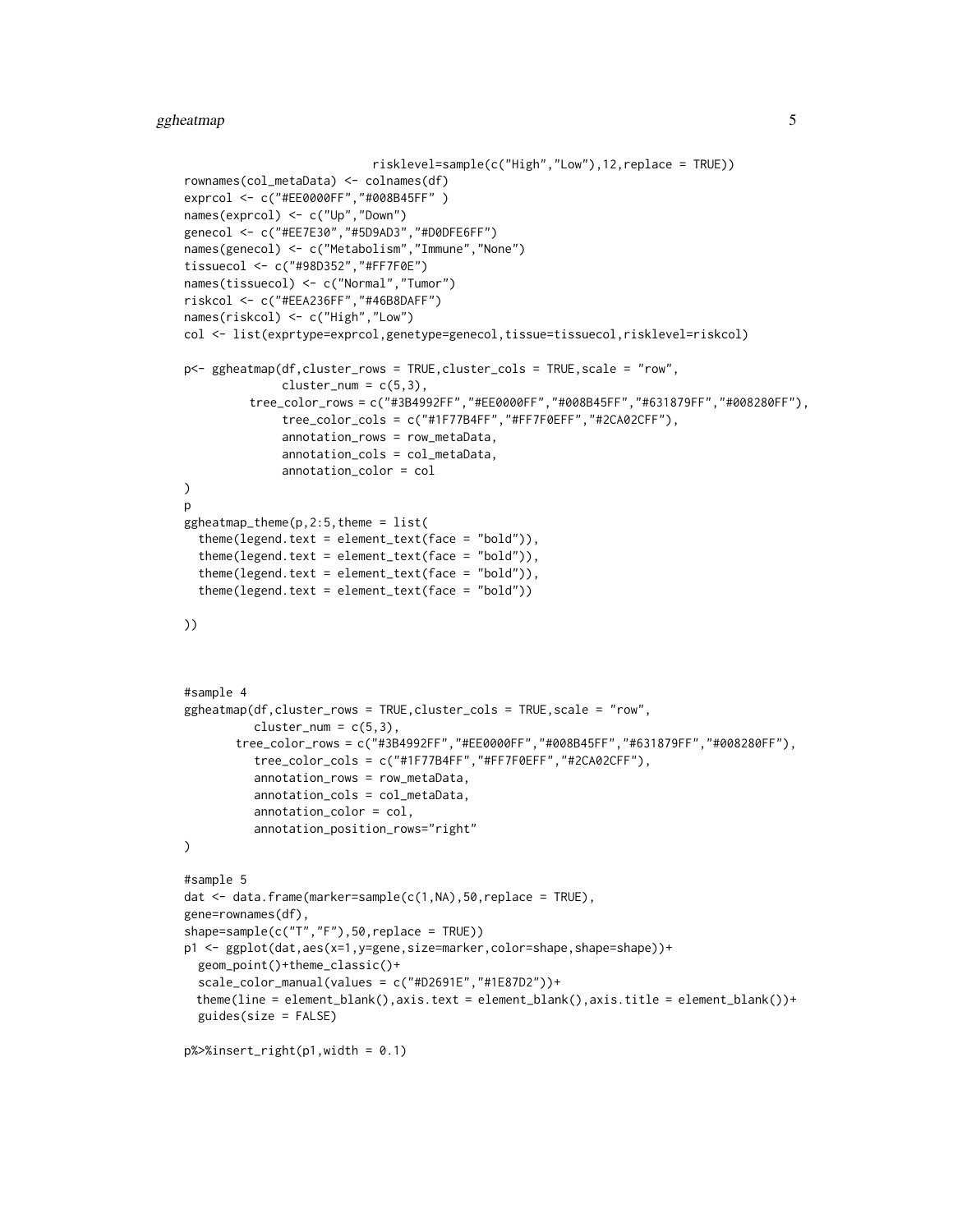<span id="page-5-1"></span><span id="page-5-0"></span>ggheatmap\_plotlist *Show ggheatmap Plot List*

#### Description

Display the basic elements of the ggheatmap

#### Usage

ggheatmap\_plotlist(ggheatmap)

#### Arguments

ggheatmap heatmap, the result of ggheatmap

#### Value

plotlist

ggheatmap\_theme *The Theme of ggheatmap*

#### Description

Set the styles of the drawing elements of each component of the ggheatmap except cluster tree.

#### Usage

ggheatmap\_theme(ggheatmap, plotlist, theme)

#### Arguments

| ggheatmap | the result of ggheatmap                                      |
|-----------|--------------------------------------------------------------|
| plotlist  | integer, the plot list in ggheatmap. Use ggheatmap_plot list |
| theme     | list, the theme of plotlist. More detail can see theme       |

#### Value

ggheatmap